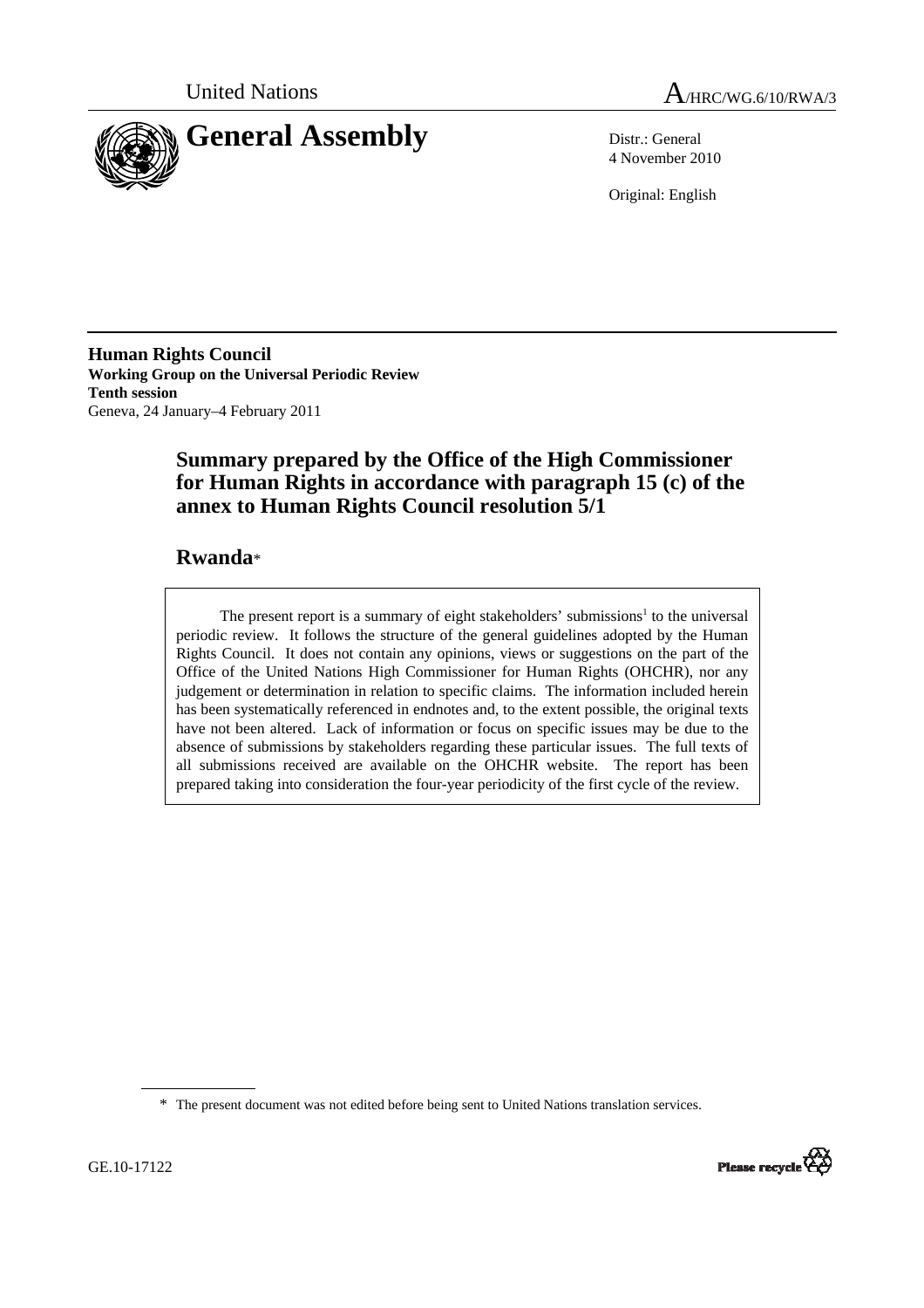# **I. Background and framework**

### **A. Scope of international obligations**

1. Unrepresented Nations and Peoples Organisation (UNPO) expressed concern by the fact that Rwanda has not ratified ILO Convention 169, in relation to indigenous and tribal communities.<sup>2</sup> It recommended that Rwanda ratify this Convention and take measures to promote its efficacy in supporting indigenous rights.<sup>3</sup>

### **B. Constitutional and legislative framework**

2. Article 19 submitted that the Genocide Ideology Law was contrary to international human rights law. According to Article 19, the law's central concept of "genocide ideology" violated the Convention on the Prevention and Punishment of the Crime of Genocide of 1948 and the International Covenant on Civil and Political Rights of 1966 in multiple ways. Furthermore, numerous provisions of the Genocide Ideology Law that related to penalties were also in violation of international human rights law, notably the Convention on the Rights of the Child.<sup>4</sup> Joint submission 3 (JS3) called on Rwanda to carry out an independent review of the implementation of all the genocide-related laws, and ensure their implementation in a way that is consistent with the rights recognised by the 1981 United Nations Declaration on Human Rights Defenders and with Rwanda's international obligations.<sup>5</sup>

## **II. Promotion and protection of human rights on the ground**

### **Implementation of international human rights obligations, taking into account applicable international humanitarian law**

#### **1. Equality and non-discrimination**

3. UNPO stated that a recent survey amongst Batwa women in Rwanda has revealed that they suffered more violence compared to women from other ethnic groups. According to UNPO, sexual abuse against Batwa women has risen over the years. UNPO indicated that the causes for these forms of abuse and violence varied. However, a majority of Batwa women felt that extreme poverty was the main factor for such abuse and violence. UNPO recommended that Rwanda employ disaggregated data by gender and ethnicity to allow policies to be developed to address violence against women. A pre-requisite for this was that the government recognise the diversity of the population and acknowledge the existence of minorities and indigenous people by name.<sup>6</sup>

4. According to UNPO, the Constitution placed emphasis on the rights of "marginalised and excluded groups" however, the government refused to recognize the Batwa as a minority group that was marginalised and discriminated against, and this led them being ignored in government programmes on social welfare and development services. UNPO noted that Batwa remained poorly integrated in the society, and having no legal status or recognition, and being numerically small, they were prevented from actively engaging in political activities at the national level.<sup>7</sup> Joint Submission 1 (JS1) made similar observations.8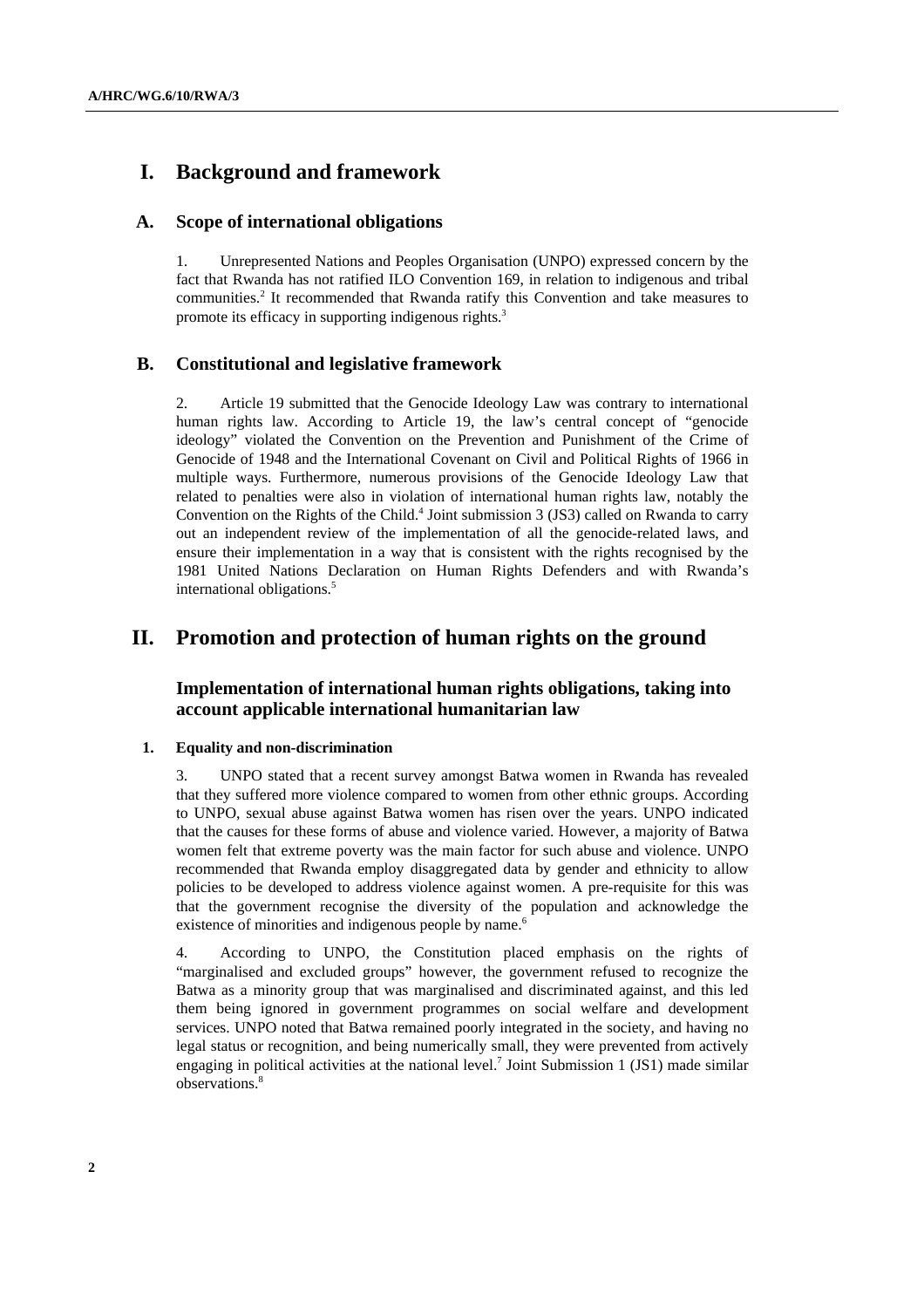#### **2. Right to life, liberty and security of the person**

5. Human Rights Watch (HRW) stated that Rwanda abolished the death penalty in 2007. At the same time, regrettably, it introduced a new sentence of "life imprisonment with special provisions" which included detention in isolation. HRW informed that this provision had not been applied to date, as Rwanda's prisons did not have the facilities for isolating large number of prisoners. In 2010, the Rwandan Parliament was debating a draft law implementing "life imprisonment with special provisions", which specified that prisoners serving this sentence have the right to go outside their cell, to receive visits from their immediate family members and their lawyer, to receive medical treatment, and to perform research, artistic and cultural activities. However, according to HRW, the law did not specify the frequency with which prisoners would be able to exercise these rights and other important rights-related details.<sup>9</sup>

6. JS1 expressed concern about the cases of domestic violence and the insufficient measures in place to assist victims. Furthermore, the lack of statistics on domestic violence cases did not make it possible to have an objective overall view of the extent of the problem in the country.<sup>10</sup> It recommended that Rwanda  $(1)$  implement strategies to sensitise the population to the issue of rape; and (2) set-up protection measures for and provide sufficient assistance to victims of rape and domestic violence.<sup>11</sup>

7. JS1 stated that there were cases of people being held in prisons without being charged of a crime or being brought before a court. According to JS1, as of February 2010, 546 prisoners were illegally detained. JS1 indicated that many people belonging to vulnerable groups such as street children, beggars and prostitutes were often arrested and transferred to "unofficial detention centres". People who were not in possession of identity cards, were also arrested and transferred to "unofficial detention centres".<sup>12</sup>

8. Joint Submission 2 (JS2) indicated that children under the age of 16 years had been detained and especially homeless children and juvenile delinquents were arrested and regularly sent to "education camps" or prisons.<sup>13</sup>

9. JS2 stated that most cases of arbitrary arrests occurred in connection with unwanted criticism against state authorities or after political actions of opposition parties or NGOs and media. In June 2010, a number of participants in a pro-democracy demonstration had been arrested and their fate still remained unclear.<sup>14</sup> JS1 recommended Rwanda (1) ensure that police refrain from carrying out arbitrary arrests particularly of those belong to the vulnerable groups of the population; and (2) close all "unofficial detention centres" were the rights and guarantees of the detainees were not assured.<sup>15</sup>

10. JS1 stated that despite efforts to improve the penitentiary system, there remained serious problems, such as prison overpopulation. The capacity in Rwanda's 14 prisons was 149 percent as of February 2010. According to JS1, accused persons were not always separated from convicted persons.<sup>16</sup>

#### **3. Administration of justice, including impunity and the rule of law**

11. HRW stated that there were a number of positive reforms in the judicial sector. The government has rebuilt the infrastructure of the judicial system, largely destroyed by the genocide and has enacted legal reforms aimed at *inter alia* improving the qualifications of lawyers and judges, and affording due process to accused persons.<sup>17</sup> At the same time, CHRI stated that political interference with the judiciary was observed particularly in trials of political interest and in cases where there were accusations of "divisionism". Moreover, the Government had unconstitutionally intervened with judicial appointments. CHRI stated that there were concerns about the competence and levels of training that judges receive at all levels of the judiciary.18 HRW recommended that Rwanda pursue reforms of its judicial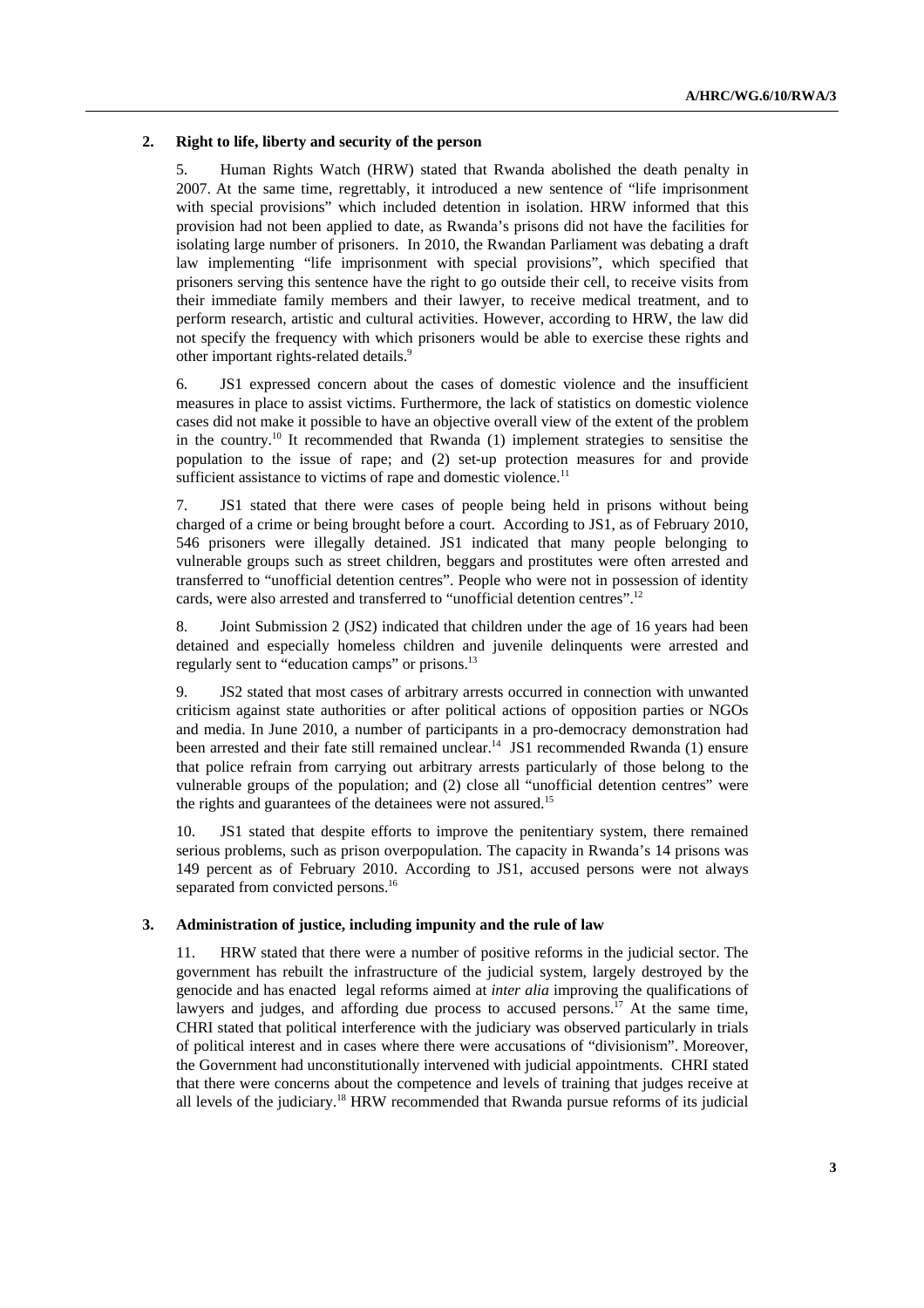system, in particular, measures to strengthen the independence of the judiciary, and guard against corruption and political interference.<sup>19</sup>

12. According to HRW, community-based gacaca courts, which began trying genocide cases in 2002, were finally expected to close in 2010. Rwanda was facing the challenge of how to deal with outstanding or new genocide cases, both domestically and internationally. HRW stated that the gacaca courts have provided mixed experiences for individual Rwandans and for the country as a whole. According to HRW, the positive aspect included the fact that the gacaca courts have possessed a large number of cases and significantly reduced the prison population; they have involved the local population in the process of justice for the genocide; and some judges have delivered fair and objective judgments. The negative aspects were that: the gacaca courts have sometimes heavy sentences handed down on the basis of very little evidence; witnesses and judges were vulnerable to corruption which affected the outcome of trials and undermined the confidence in the gacaca courts; some defence witnesses have been afraid of testifying for fear of being accused of genocide themselves; and there were numerous allegations that the gacaca courts have sacrificed the truth to satisfy political interests. HRW recommended that Rwanda ensure that alleged miscarriages of justice are reviewed independently and where appropriate, rectified.20

13. Commonwealth Human Rights Initiative (CHRI) stated that individuals appearing before the gacaca courts were not permitted to be represented by lawyers, which was in violation of the Constitution and the International Covenant of Civil and Political Rights.<sup>21</sup> CHRI further stated that there were no guidelines, standards, rules or laws of evidence, evidentiary procedure or witness testimony before the gacaca courts. The process of evidence gathering often relied on hearsay or other incomplete evidence and there were few opportunities for the accused to test the evidence. According to CHRI, until 2008 the officials of the Rwandan Patriotic Front played a significant role in evidence gathering.<sup>22</sup>

14. HRW stated that there were concerns about unfair trials, the abuse of the genocide ideology law to deter witnesses and lawyers' participation in the defence of genocide charges, other pressure on and intimidation of witnesses, corruption, and lack of judicial independence.<sup>23</sup>

15. UNPO stated that a 2008 Legal Aid Baseline Survey identified a number of factors inherent in the legal aid system that limited access to justice for the Batwa. According to UNPO, these factors included absence of enabling legal and regulatory framework, limited funding, the limited number of lawyers and their limited geographic reach, and also the lack of awareness of the availability of legal aid services. The lack of knowledge and access to the legal aid system has lead to unavoidable problems for the Batwa.<sup>24</sup> UNPO recommended that Rwanda put in place legal aid for those in need.<sup>25</sup>

#### **4. Right to privacy, marriage and family life**

16. JS1 stated that the rights of lesbian, gay, bisexual, transsexual and intersex persons (LGBTI) were insufficiently guaranteed. Sexual minorities did not enjoy their rights and freedoms envisaged in the Constitution. JS1 stated the associations of LGBTI were not officially recognised. It recommended that Rwanda (1) prohibit all forms of discrimination on the basis of sexual orientation; and (2) condemn harassment and all forms of abuses against LGBTI.26

### **5. Freedom of expression, association and peaceful assembly and right to participate in public and political life**

17. CHRI stated that Article 34 of the Constitution guaranteed freedom of the press and freedom of information but limited the exercise of free speech in accordance with the law.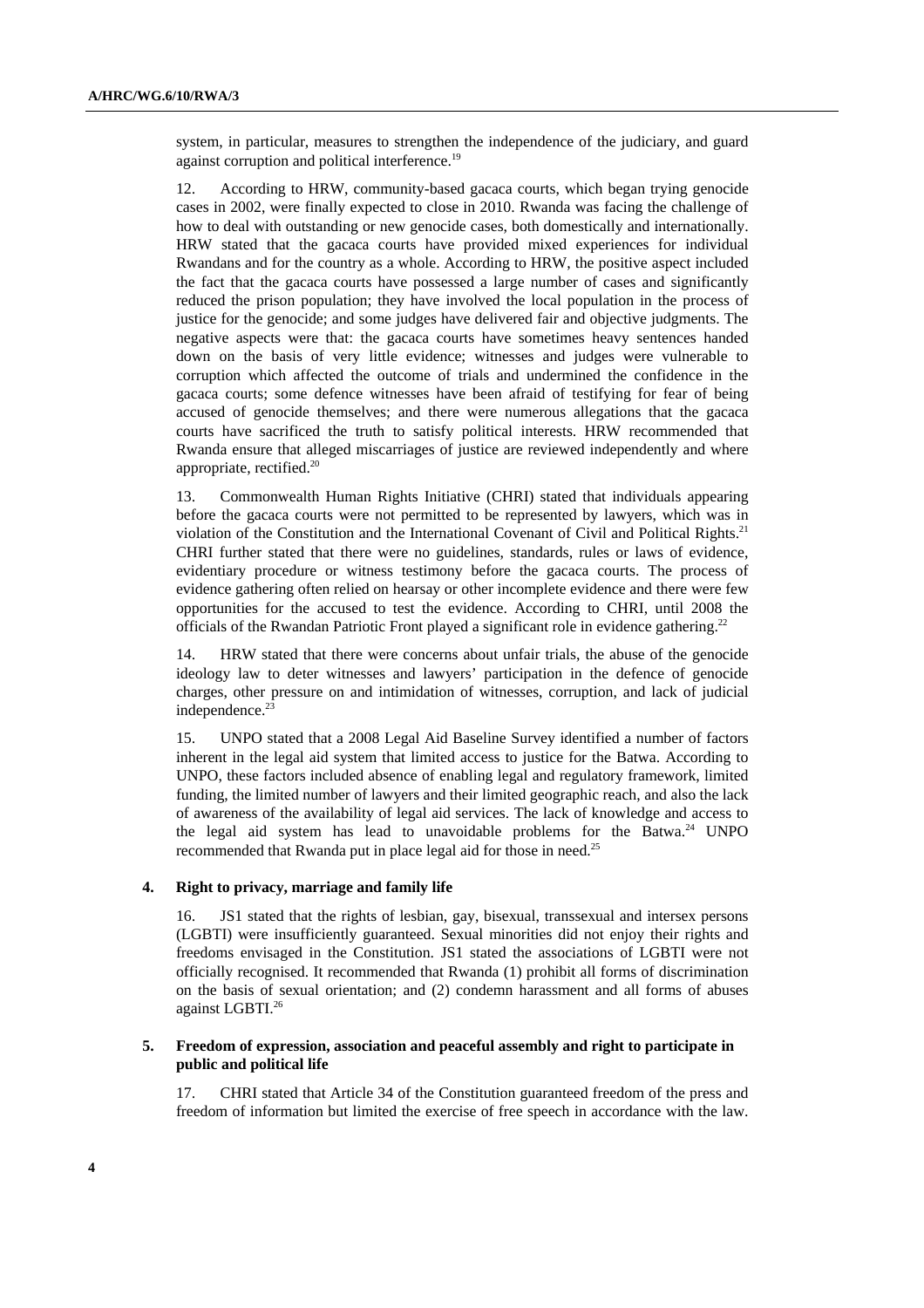This meant that freedom of speech must be interpreted in line with other laws, such as the laws that promoted racial harmony and banned genocide ideology, which made freedom of speech to be subject to a significant degree of interpretation by the government.<sup>27</sup> CHRI indicated that these restrictions along with a weak civil society and indigenous independent media led to weak culture of free speech within Rwanda.<sup>28</sup>

18. HRW indicated that, in April 2009, the government introduced a new media law, which placed unrealistic and burdensome restrictions on journalists, including extremely high registration fees for establishing a newspaper and levels of formal qualification which most Rwandan journalists did not have.<sup>29</sup> Article 19 asserted that the 2009 Media Law stipulated that all journalists must be authorised by the Media High Council to practice their profession and satisfy a number of requirements in this regard. It noted that this authorization system and the stipulated entry requirements were inconsistent with international freedom of expressions standards as they failed to recognise that the right to express oneself through the mass media was universal. Additionally, the Media Law imposed high media licensing fees which restricted people from setting up new companies and granted the Media High Council the power to suspend news papers. According to Article 19, the Law also required journalists to reveal their sources when authorities deemed it necessary to carry out criminal investigations or proceedings.<sup>30</sup>

19. According to Article 19, the 2001 Telecommunications Act, while conferring on Rwanda the full discretionary powers to guarantee the territorial integrity of the country, allowed for the suspension of private communications and broadcasting services, and the confiscation of broadcasting equipment in order to prevent communications which could endanger the safety of the State, or was contrary to law, public order or good manners. Article 19 opined that this formulation was vague and open to interpretation and therefore this legislation could be used as an instrument of intimidation.<sup>31</sup> Article 19 recommended that Rwanda review the system of media regulation and repeal all provisions that interfere with freedom of the media, and create and maintain an environment in which the media can work freely, effectively and independently from political influence.<sup>32</sup> JS3 called on Rwanda to identify and implement appropriate measures to reform the High Media Council and strengthen its credibility and independence.<sup>33</sup>

20. HRW stated that the Rwandan media was dominated by pro-government newspapers.34 Article 19 noted that the Government retained a monopoly over television  $broadcasting.<sup>35</sup>$ 

21. Article 19 submitted that the Rwandan Penal Code criminalised defamation and defamatory denunciation. The definitions of criminal offences were vague, unclear and broad, which allowed the legislation to be manipulated to repress free speech. According to Article 19, criminal sanctions were also imposed by the 2009 Media Law. It noted that this legislation had been used against government critics and the media and pointed out that the imposition of criminal penalties for acts of defamation created a chilling effect on expression and led to self-censorship.<sup>36</sup> Article 19 recommended that Rwanda (1) repeal all criminal defamation provisions and replace them with appropriate provisions in the civil law; and (2) review the 2009 Media Law, with a view to bringing it in line with international standards.37

22. CHRI stated that the Article 13 of the Constitution prohibited divisionism, negationism and trivialisation" but did not specify the substantive legal tests for such offences.38 JS3 noted that Rwanda passed a new Law on Genocide Ideology in 2008 to complement the 2003 Law on Genocide, which criminalised genocide denial, revisionism and divisionism. While in principle the broad objectives of these laws might appear legitimate, their provisions had been used to stifle dissent and were invoked on a number of occasions against human rights defenders. The 2008 Law, in particular, contained an extremely broad definition of genocide ideology and acts constituting genocide ideology.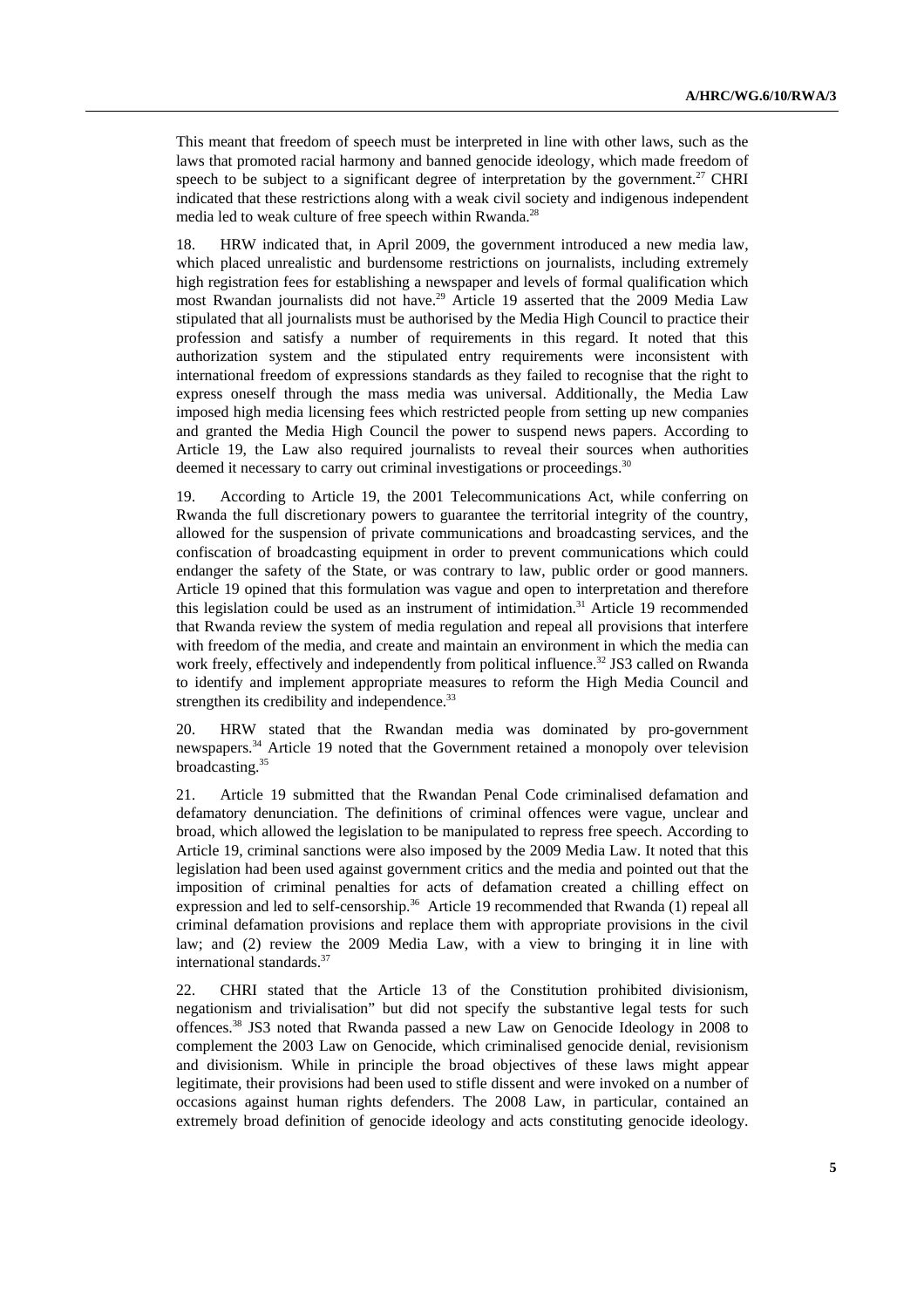JS3 referred to the UN Special Rapporteur on human rights defenders who stated that it (the Law) "would be likely to limit any opposition even moderate to government, and restrict the full enjoyment of the right of freedom of expression and opinion".39 HRW made similar observations and expressed concern about the absence of the requirement to prove "intent" and "causality" for this crime.<sup>40</sup> Article 19 noted that the penalties associated with the crimes under the Law were severe and included penalties for children under the age of twelve.<sup>41</sup> JS2 and HRW stated that while genocide ideology laws sought to condemn all form of ethnic incitement and to prevent hate speech that was witnessed before and during the genocide, in practice it became a tool to quash debate, to discredit government critics, and to attempt to a single version of Rwanda's recent history.<sup>42</sup> HRW recommended that Rwanda review the Law on Genocide Ideology to ensure a more precise and narrow definition of the crimes in line with international norms, and require that intent to commit, assist or incite genocide be clearly demonstrated.<sup>43</sup>

23. Article 19 asserted that harassment and intimidation of journalists, through arrests and illegal detention and expulsion from events was an established pattern.<sup>44</sup> HRW made similar observations. It stated that in March 2009, the Human Rights Committee, when assessing Rwanda's compliance with the International Covenant on Civil and Political Rights, expressed concerns about reports of intimidation and harassment of journalists critical of government policies.<sup>45</sup> According to Article 19, self-censorship by journalists was widespread, owing to the fear of harassment by government authorities or progovernment groups and individuals.46 Article 19 recommended that Rwanda (1) conduct speedy, effective and impartial investigations of all cases of physical attacks against journalists; and (2) cease harassment of journalists and conduct an independent review of all cases of journalists imprisoned, fined or prosecuted in connection with their professional work, with a view to release those wrongfully imprisoned.<sup>47</sup> JS3 also called on Rwanda to conduct an independent inquiry into the source of all forms of intimidation, harassment and attacks directed towards human rights defenders and organisations.<sup>48</sup>

24. HRW stated that freedom of expression has been severely restricted for many years and that in the months leading up to the presidential elections there was further crackdown on independent voices.49 HRW recommended that Rwanda allow journalists, including those with a record of criticising the government, to practice freely, to carry out investigations and to publish their findings and comments without reprisals.<sup>51</sup>

25. JS2 stated that in the year before the presidential elections in August 2010, the freedom of association has been repeatedly denied especially for those political parties outside the government coalition. Article 19 indicated that opposition political parties must register with the government, a process which required clearance from the police.<sup>51</sup> According to HRW, two of the new opposition parties seeking to stand in the 2010 elections had been prevented from registering and they were told that they had to provide police clearance and guarantees of security before they can be authorised to hold their congress.52 CHRI noted that there was only one opposition party registered for the August 2010 elections.<sup>53</sup>

26. Article 19 expressed concern about multiple reports of intimidation of political opponents in the run-up to the August 2010 election. Article 19 indicated that in many instances, political opponents were labelled as criminals using the restrictive genocide ideology laws.<sup>54</sup> Article 19 recommended that Rwanda ensure that opposition voices were not excluded from Rwanda's political process, compromising freedom of expression during a pivotal period in the country's development.<sup>55</sup> HRW recommended that Rwanda (1) remove legal and de facto restrictions on political activities; (2) cease harassment of opposition party members; and (3) enable parties to freely register, carry out their activities and contest the elections.<sup>56</sup>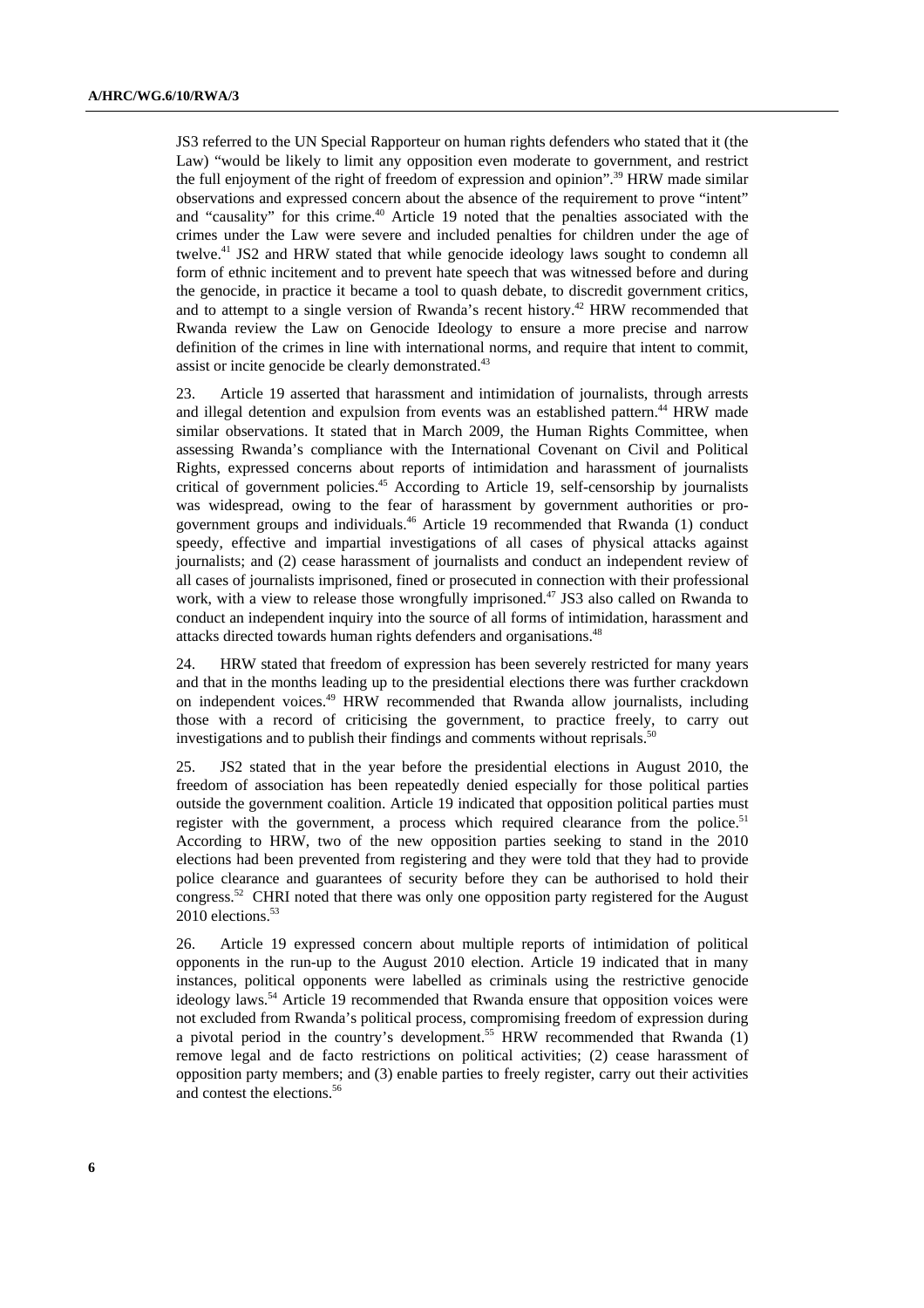27. JS3 noted that the process of NGO registration was burdensome and NGOs were required to apply for registration each year. According to JS3, the registration process required that NGOs demonstrated that their activities were in line with government priorities identified in the government policies. Before obtaining authorisation from the central government, NGOs had to receive provisional authorisation from each district and zone where they intended to work. JS3 noted that the law required that quarterly financial statements and lists of staff and assets be submitted to the authorities.<sup>57</sup> JS1 made similar observations.58

28. JS3 stated that the space for independent human rights activism was limited, and self-censorship remained widespread within the human rights community. According to JS3, attacks against human rights organisations and individual human rights defenders had been recorded.<sup>59</sup> According to HRW, organisations trying to document human rights abuses in Rwanda faced constant threats and obstacles. HRW noted that the government officials had accused human rights activists of supporting individuals seeking to overthrow the government and armed groups linked to the genocide. International human rights organizations had been repeatedly criticized and discredited in the pro-government media.<sup>60</sup> JS3 called on Rwanda to respect the role played by international and national human rights organisations and to ensure that NGO registration procedure is not used to delay and hinder the legitimate work of human rights defenders.<sup>61</sup> HRW recommended that Rwanda ensure that national and international human rights organizations were free to carry out their work without hindrance or intimidation.<sup>62</sup>

29. According to HRW, the government urged Rwandan NGOs to join the officially sanctioned Civil Society Platform (CSP), marginalizing those who choose not to.<sup>63</sup> JS3 called on Rwanda to ensure that all human rights defenders are free to carry out their activities without persecution and harassment.<sup>64</sup>

30. JS1 stated that the fact that 56.25 percent of the members of Parliament were women was a notable achievement. However, representation of women in local government remained low. JS1 recommended that Rwanda redouble its efforts to support the participation of women in public life and in the private sector.<sup>65</sup>

#### **6. Right to social security and to an adequate standard of living**

31. JS2 stated that at least 22 percent of households (2.2 million people) were foodinsecure, and another 24 percent were highly vulnerable to food insecurity. Food utilization was also a problem, as reflected in high levels of maternal and child malnutrition in many parts of the country. According to JS2, over 50 percent of children were chronically malnourished, while one child in four was underweight.<sup>66</sup>

32. JS2 indicated that Rwanda adopted an Economic Development and Poverty Reduction Strategy (EDPRS) for 2008–2012 which included an agricultural reform scheme called "Green Revolution" that aimed to transform the Rwandan agricultural sector from subsistence farming to export oriented cash crop production. Under the leadership and control of the Ministry for Agriculture MINAGRI, Rwandan farmers were instructed on the kind and quantity of crops and livestock they had to produce. Production schemes have been enforced vigorously, and single family owned farms had to be united with others to form cooperatives. According to JS2, numerous pieces of land have been expropriated and offered for larger agricultural production companies that produce cash crops for the global market such as tea, flowers and spices. This policy helped to increase the export rates of the Rwandese national agricultural economy, but left several thousand farmers without land and income.<sup>67</sup>

33. JS2 asserted that the government intended to reduce the percentage of citizens directly depending on subsistence farming from 85 percent (2009) to 50 percent in 2020.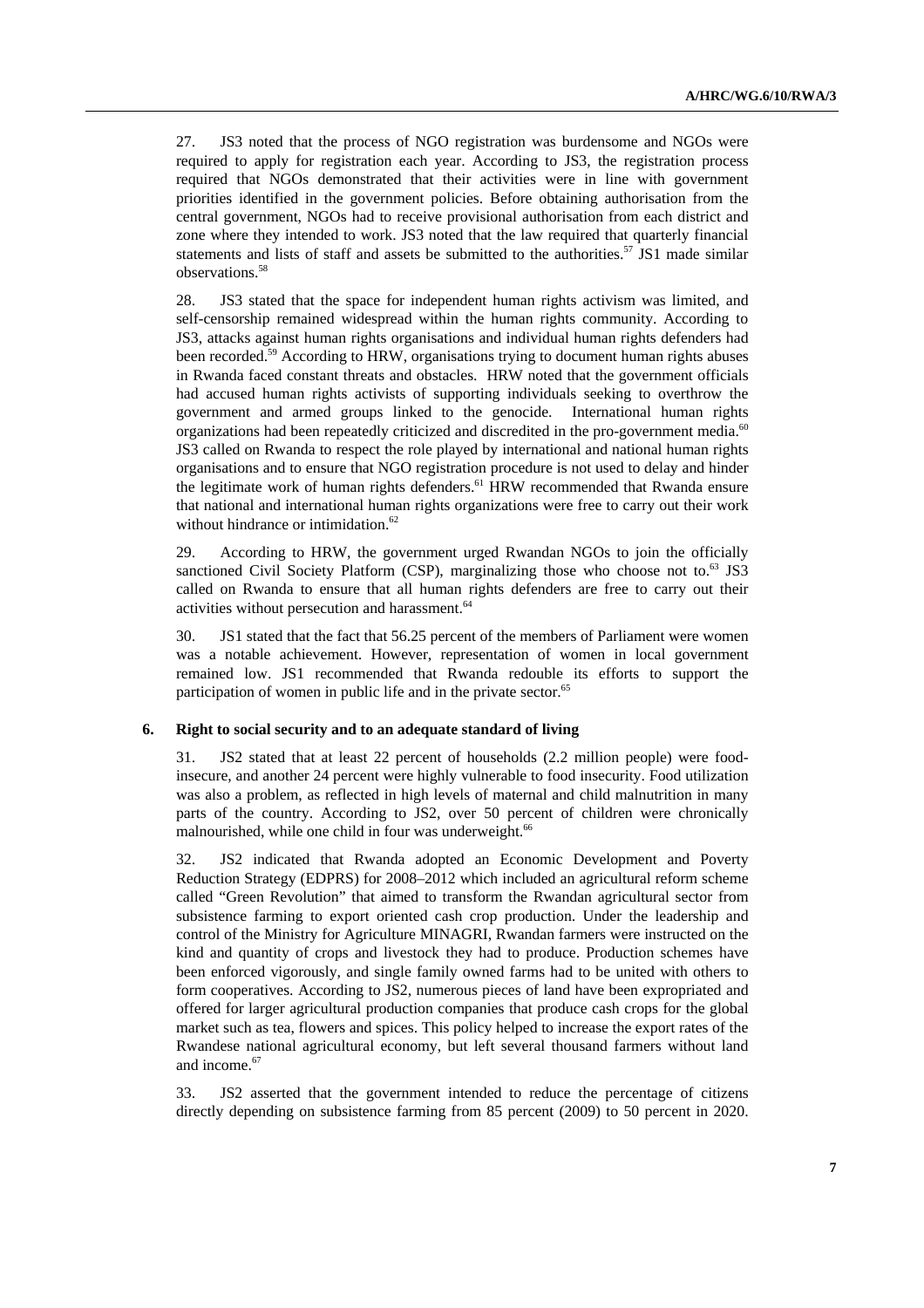But so far, while thousands of Rwandans were expropriated from the land that they have farmed in their families for generations, no alternative job opportunities have emerged, which left a growing number of citizens without income in the rural areas. Land scarceness, land consolidation, mechanization and the directives on seeds and cultivation have improved the income of some farmers, but left behind an increasing number of households in growing poverty and malnutrition.<sup>68</sup>

34. JS2 submitted that in the capital, Kigali, 80 percent of the inhabitants were living in informal settlements with hardly any basic infrastructure such as electricity, water, sewage and paved roads. In 2008 Rwanda adopted the "Kigali Conceptual Master Plan" to transform Kigali into business districts with building sites offered to local and international investors at reduced prices. As a consequence, local inhabitants in certain areas had to leave their homes and land. According to JS2, the municipality of Kigali determined fixed values for the expropriations, but these sums were rated far below the market value of the properties. Furthermore, in many cases, procedures were not respected, with households being displaced without receiving clear moving notices, which resulted in the inhabitants being homeless overnight, as their houses and belonging were suddenly destroyed. In other cases, home owners were informed that they had to leave their land, but were then left in uncertainty for months and years during which time they could not fully use or maintain their houses or farm their land. Tenants were left without any compensation, as indemnity was only paid to landlords, leaving many households without support and alternative housing. JS2 observed that this process affected some of the poorest and most vulnerable groups in Kigali, as the city centre was populated by households with very low incomes, single parents or persons without a broader social network. According to JS2, the government has not offered sufficient and adequate facilities for the displaced households. Besides one model-housing programme in Batsinda, no other social housing schemes have been implemented or planned, leaving thousands of inhabitants of Kigali's poor area without shelter.<sup>69</sup>

35. JS1 recommended that Rwanda respect the right to appropriate compensation for those whose property has been expropriated; and to take measures to protect property rights that were envisaged by the Constitution and the International Convention on Social, Economic and Cultural Rights.70

#### **7. Right to education**

36. JS1 stated that Rwanda's teaching reform of 2009, which provided that lessons must be exclusively in English, was discriminatory. This reform, which was in conflict with Article 5 of the Constitution, penalised those teachers who did not have the necessary skills to teach lessons in English and it also penalised French speaking pupils. JS1 recommended that Rwanda (1) promote multilingualism, in particular within the framework of teaching, in accordance with Article  $5$  of the Constitution.<sup>71</sup>

#### **8. Minorities and indigenous peoples**

37. UNPO identified land ownership as the most pressing issue facing the Batwa, which was intrinsically linked to their right to movement, residence and protection of property. The semi-nomadic lifestyle of the Batwa with its forest-based existence was not conducive to the land regime in Rwanda which did not recognise the Batwa right to the land on which they live. According to UNPO, the Batwa lost much of their land to the thousands of people who returned from exile and they have not received compensation for the loss of their land and land settlements that would allow them to rebuild their lives.72 JS1 made similar observations.73

38. UNPO stated that the increased economic activity in Rwanda has had detrimental implications of the Batwa. Additionally, logging and forest clearance for agriculture have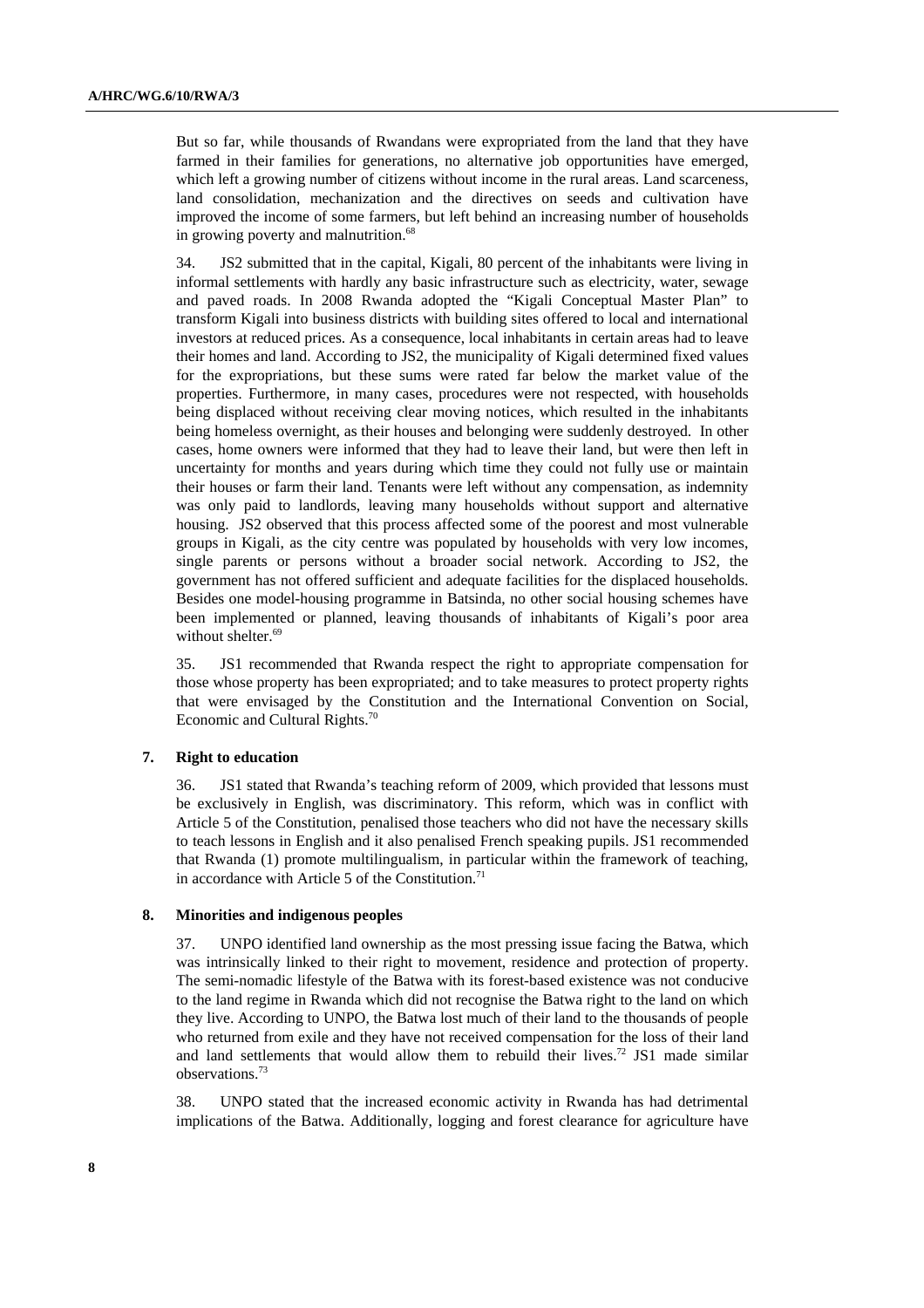also displaced many Batwa and many of whom remained uncompensated and homeless. Parliament had enormous autonomy to pass laws to convert land from private to public use with little consultation. The Batwa faced systemic marginalisation in national planning processes and were not consulted on major land-use policy and the effects of these policies on their livelihoods. Rwanda's land policies disregarded cultural mapping and ignored Batwa claims to designated sites, specifically the wetlands. According to UNPO, the Batwa were unable to prevent degradation of their traditional forest lands and natural resources. As a consequence, the Batwa have been forced to change their traditional ways of life.<sup>74</sup>

39. UNPO stated that the Batwa had the highest incidence of poverty and the lowest access to social services from all Rwandans. Not only did the Constitution fail to recognise the economic, social and cultural rights of the Batwa, but the government has refused to recognise their traditional indigenous activities. Poverty has thus forced the Batwa into modern day slavery.<sup>75</sup> UNPO recommended that Rwanda take affirmative action to develop policies to initiate poverty reduction in the Batwa community.76

## **III. Achievements, best practices, challenges and constraints**

N/A

## **IV. Key national priorities, initiatives and commitments**

N/A

## **V. Capacity-building and technical assistance**

N/A

#### *Notes*

| European Centre for Law and Justice, Strasbourg, France. <sup>*</sup>           |
|---------------------------------------------------------------------------------|
| Human Rights Watch, Geneva, Switzerland. <sup>*</sup>                           |
| Unrepresented Nations and Peoples Organization, The Hague, The Netherlands.     |
| Association Rwandaise pour la défense des droits de la personne et des libertés |
| publiques (ADL); Forum des activistes contre la torture (FACT/Rwanda); Institut |
| Rwandais pour le Dialogue et la Paix (IRDP); Ligue des Droits de la personne    |
| dans la région des Grands Lacs (LDGL); Seruka; Human Rights Watch; Ibarwa;      |
| Turengere Abana; LIPRODHOR; Rwanda Youth Network; World Vision;"                |
| Communauté des potiers du Rwanda (COPORWA); Centrale Syndicale des              |
| Travailleurs du Rwanda (CESTRAR); FAAS ; and Association Nzambazamariya.        |
| Ecumenical Network Central Africa, Berlin, Germany; Brot für die Welt,          |
| Stuttgart, Germany; Diakonie, Stuttgart, Germany; MISEREOR, Aachen,             |
| Germany; Pax Christi, Brussels, Belgium; Vereinte Evangelische Mission,         |
| Wuppertal, Germany;                                                             |
| Front Line, Dublin, Ireland; East and Horn of Africa Human Rights Defenders     |
| Project, Toronto, Canada.                                                       |
| Common Wealth Human Rights Initiative, New Delhi, India.                        |
| Global Campaign for Free Expression, London, UK.                                |
|                                                                                 |

 $1$  The stakeholders listed below have contributed information for this summary; the full texts of all original submissions are available at: www.ohchr.org. (One asterisk denotes a non-governmental organization in consultative status with the Economic and Social Council.)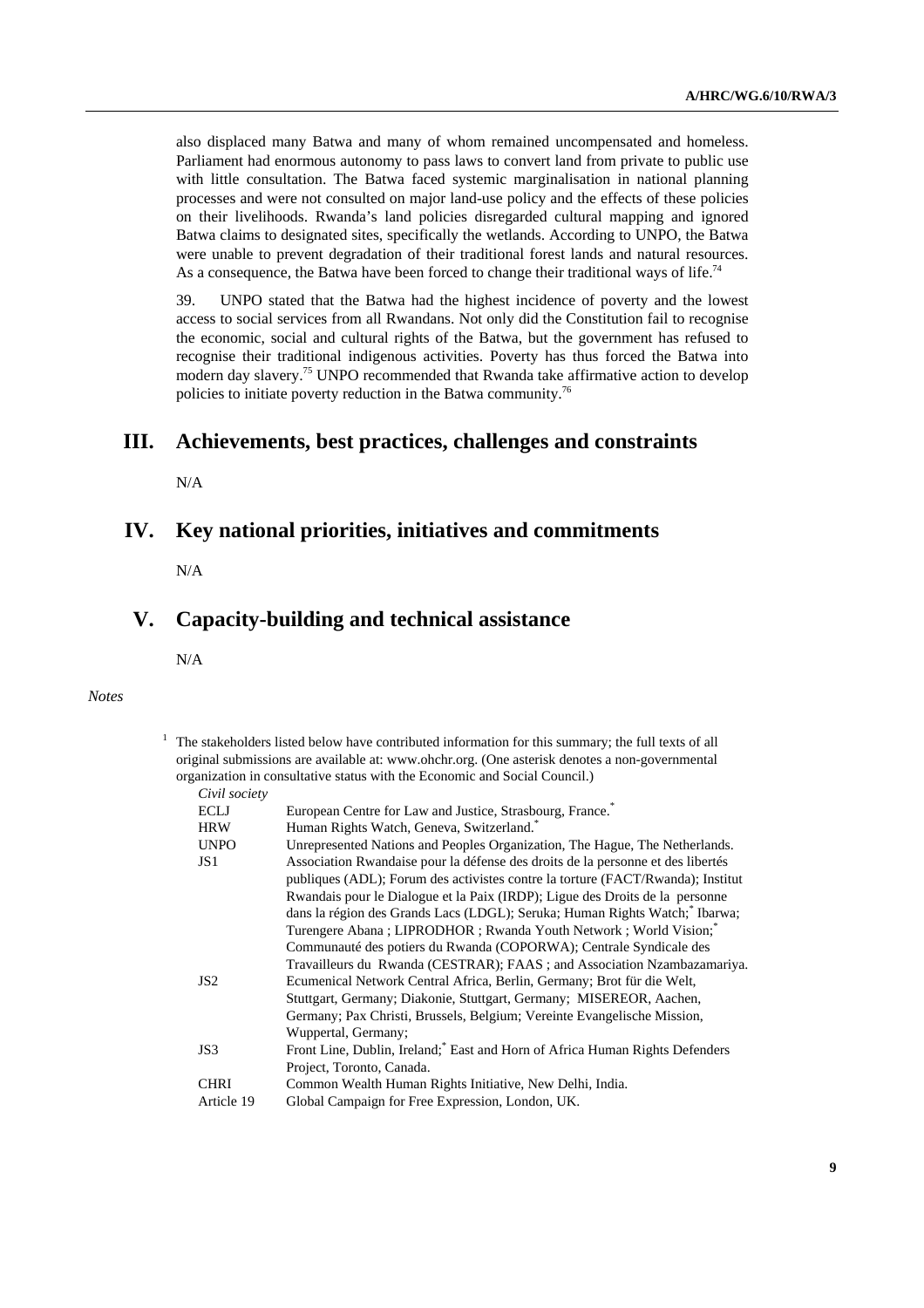- <sup>2</sup> UNPO, p. 1.  $3$  UNPO, p. 4. 4 Article 19, p. 5, para. 19.  $5$  JS3, p. 5.  $^6$  UNPO, pp. 3–4.<br>  $^7$  UNPO, pp. 1–2.<br>  $^8$  JS1, p. 7.  $9$  HRW, p. 4.  $^{10}$  JS1, p. 6.  $11$  JS1, p. 7.  $12$  JS1, p. 4.  $^{13}$  JS2, p. 5.  $14$  JS2, p. 5.  $^{15}$  JS1, p. 5.  $16$  JS1, p. 4.  $17$  HRW, p. 4. 18 CHRI, para. 14. 19 HRW, p. 5.  $20$  HRW, p. 5. <sup>21</sup> CHRI, para. 16.  $22$  CHRI, para. 17. <sup>23</sup> HRW, p. 4.  $24$  UNPO, p.2. <sup>25</sup> UNPO, p. 4.  $26$  JS1, p. 8.  $27$  CHRI, para. 5.  $28$  CHRI, para. 4.  $^{29}$  HRW, p. 3. <sup>30</sup> Article 19, p. 2, paras. 7–9, see also JS3, p. 4.<br><sup>31</sup> Article 19, p. 2–3, para. 10.  $32$  Article 19, p. 5, para. 21. 33 JS3, p. 5.  $34$  HRW, p. 3.  $35$  Article 19, p. 3, par. 12.  $36$  Article 19, pp. 1–2, paras. 3–5. 37 Article 19, p. 5, para. 21. 38 CHRI, para. 7. 39 JS3, p. 2.  $^{40}$  HRQ, p. 1, see also CHRI, p. 3. 41 Article 19, p.5, para. 19. <sup>42</sup> JS2, pp. 5–6; HRW, p. 2, see also JS1, p. 2. 43 HRW, p. 5. 44 Article 19, p. 3, para. 15. <sup>45</sup> HRW, p. 3, see also JS1, p.1. 46 Article 19, p. 3, para.11. 47 Article 19, p. 5, para. 21. 48 JS3, p. 5. 49 HRW, p. 1.  $50$  HRW, p. 5. 51 Article 19, p. 4, para. 18.
- $52$  HRW, p. 2, see also JS1, p.2.
- 53 CHRI, p. 4, para. 21.
- 54 Article 19, p. 4, para. 18.
- 55 Article 19, p. 5, para. 21.
- $56$  HRW, p. 5.
- 57 JS3, p.3.